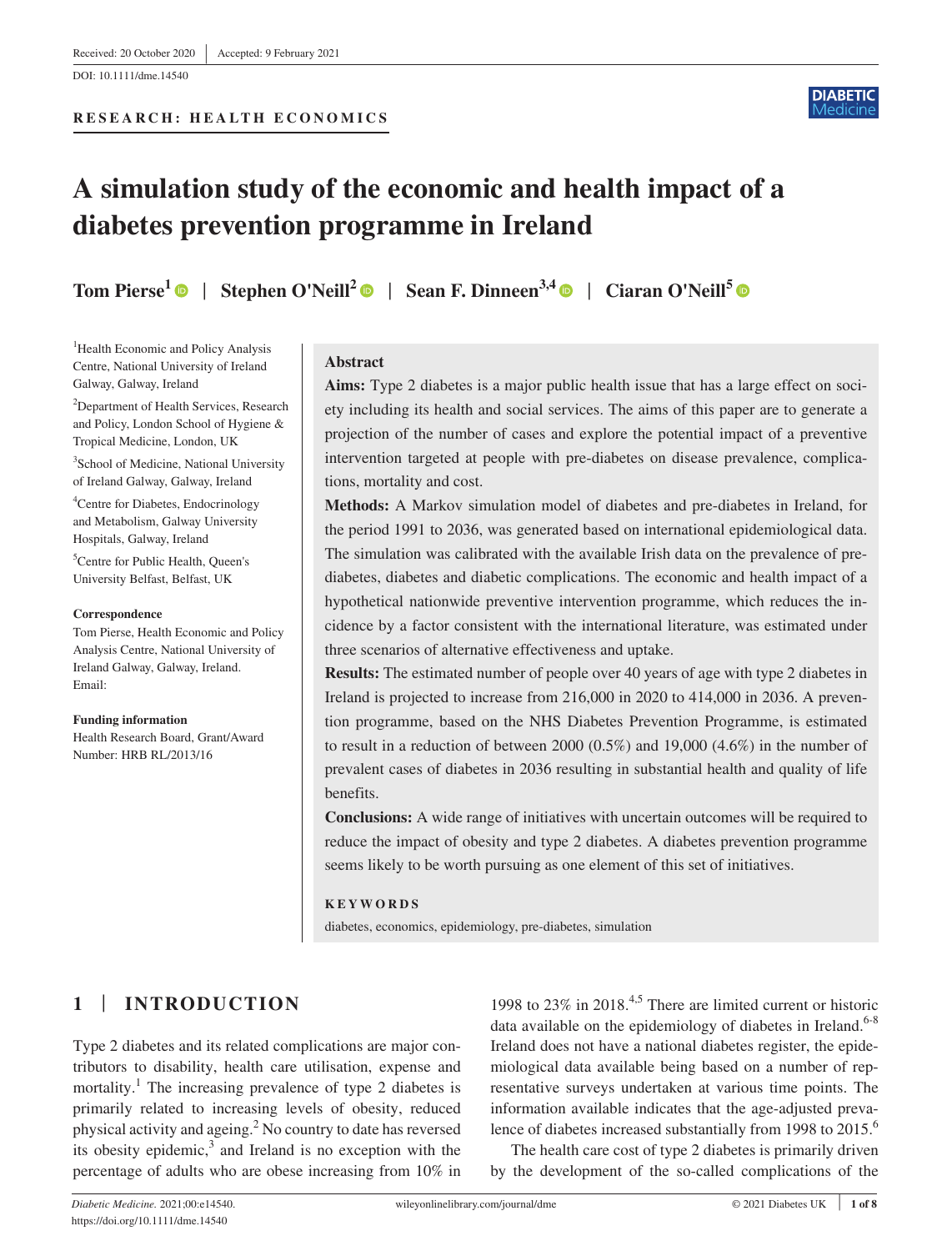disease.<sup>1</sup> Reducing the incidence of diabetes complications, a state where quality of life is significantly impacted, can be achieved by one or more of three broad approaches.

The first approach is to reduce the incidence of complications in people with diabetes through screening for the condition and earlier detection of complications, for example, through the National Diabetic Retinal Screening programme.<sup>9</sup> This, combined with target-driven management of glucose, blood pressure and lipid levels, can reduce the incidence and impact of diabetic complications. Recent changes in the reimbursement of general practitioners (GPs) in Ireland for chronic disease management<sup>10</sup> and structured care for diabetes<sup>11</sup> aim to reduce the incidence and progression of diabetic complications through better management of the disease.

The second approach is to reduce the incidence of type 2 diabetes through targeted interventions aimed at people who have pre-diabetes. This is a cohort with a higher risk of developing type 2 diabetes for whom preventive efforts may be particularly valuable. This approach is currently being delivered in England with the NHS Diabetes Prevention Programme.<sup>12</sup> Ireland does not currently have a national diabetes prevention programme targeted at people with pre-diabetes. Plans are in place to pilot a diabetes prevention programme in 2021; this will be linked to the new GP contract for chronic disease management that calls for screening for type 2 diabetes among individuals known to be at increased risk. A range of trials have demonstrated the effectiveness of diabetes prevention programmes; a recent review of prevention programmes found an average reduction of 26% to 29% in the incidence of type 2 diabetes.<sup>13</sup> However, there is still considerable uncertainty and scepticism on the effectiveness of widespread implementation of such programmes.<sup>14</sup> Much of the available evidence is based on idealised conditions using self-selecting individuals over short periods.<sup>15</sup> Attendance rates are a key determinant of the impact that such programmes can have on reducing the national burden of diabetes. Attendance rates have been shown to be low in the United Kingdom and the United States where these programmes have been rolled out to the general population.<sup>16,17</sup>

The third approach to reducing the burden of diabetes on society is to reduce the incidence of type 2 diabetes through population-wide policies. These include taxes, subsidies, regulations (e.g., food marketing), changes to the physical environment and population-wide health promotion policies.<sup>18</sup> Recent examples of this approach in Ireland include the 'The Healthy Ireland' programme and the tax on sugar-sweetened beverages introduced in 2018. However, there is limited guidance from the literature on the potential impact population-wide policies might have on reducing the incidence of diabetes.<sup>19</sup>

Previous modelling exercises in Europe and the United States have shown the potential impact of alternative scenarios and policies on the projected prevalence and impact of diabetes.<sup>19-22</sup> Jones et al.  $^{20}$  show that more intensive management of diabetes and pre-diabetes can *slow the growth* in

#### **What's new?**

- There are limited current or historic data available on the epidemiology of type 2 diabetes in Ireland.
- Randomised controlled trials of targeted diabetes prevention programmes have been shown to be effective. There is limited evidence available on the effectiveness of population-wide diabetes prevention programmes.
- This study uses simulation methods to generate projections of the number of cases of diabetes and pre-diabetes in Ireland.
- The study shows that the impact of a diabetes prevention programme will be strongly influenced by attendance rates.
- A diabetes prevention programme (on its own) will not stop the rise in the number of cases of diabetes—a broad suite of population-wide policies aimed at reducing obesity is likely to be required in addition to a diabetes prevention programme.

mortality due to diabetes. However, a substantial reduction in the prevalence of obesity in the population is required to *reduce* diabetes-related mortality. Gregg et al. <sup>19</sup> show a similar impact for targeted and population-wide approaches individually and that a combined strategy of population and targeted interventions is likely to have the largest effect on reducing the prevalence of diabetes.

In this study, we show the potential impact of a diabetes prevention programme, similar to the programme implemented in the United Kingdom, on the number of cases of diabetes (complicated and uncomplicated) and on the associated quality adjusted life years (QALYs) for the whole population. We also estimate the budgetary implications for the health service of introducing a diabetes prevention programme. The potential impact of a diabetes prevention programme is demonstrated by simulating a wide range of possible trajectories for the numbers of people with diabetes and pre-diabetes based on the international literature. Projections are generated based on a range of possible future trends *and* alternative scenarios for the effectiveness and uptake of a diabetes prevention programme.

### **2** | **METHODS**

#### **2.1** | **Model overview**

A time-discrete Markov model is used to simulate the number of people in each of five states—normoglycaemic,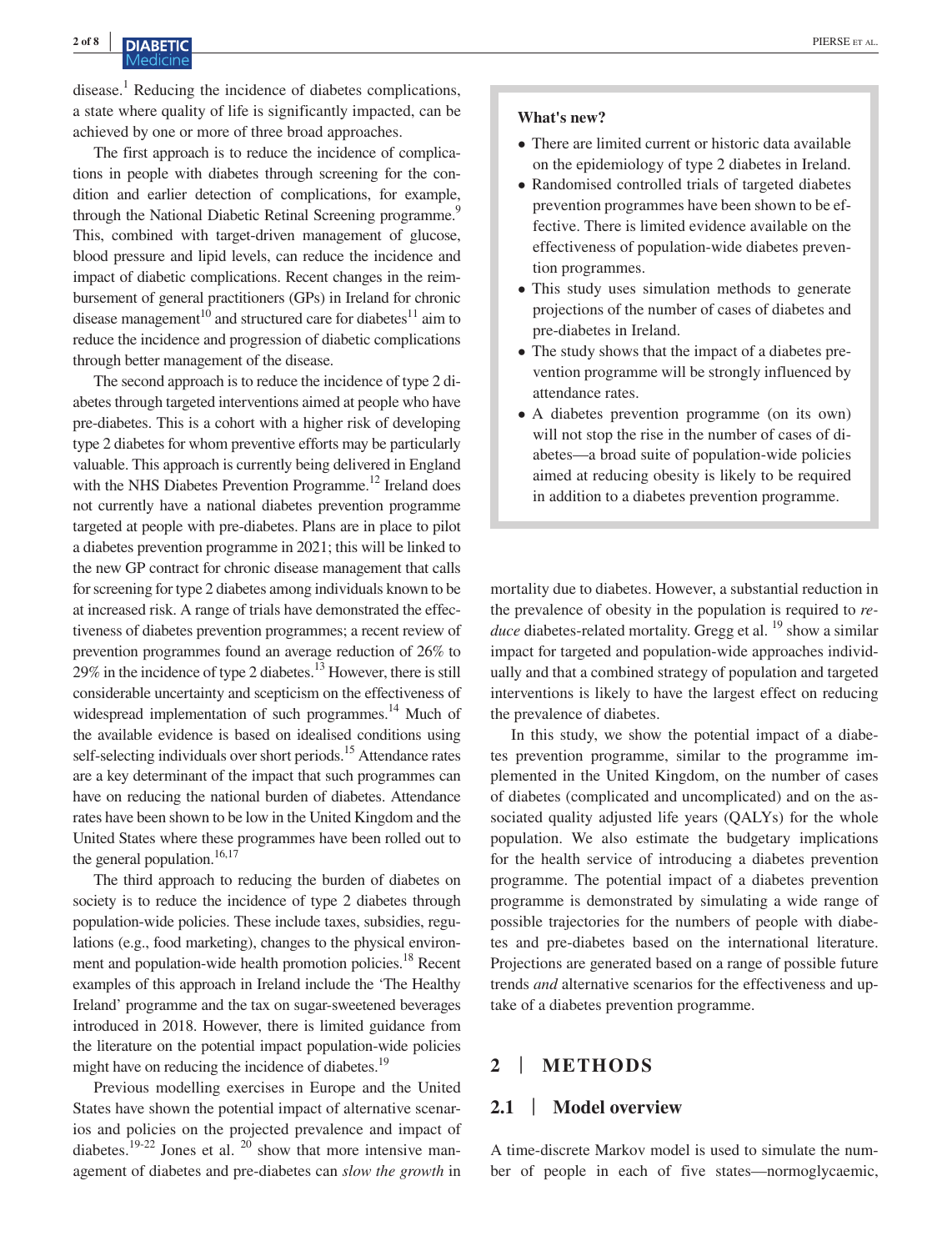pre-diabetes, uncomplicated diabetes, complicated diabetes and death—between 1991 and 2036. A macro-simulation approach was chosen for its transparency compared with a complex micro-simulation approach. In line with the NHS Diabetes Prevention Programme, the definition of prediabetes used in this study is having a glycated haemoglobin  $(HbA_{1c})$  of 42–46 mmol/mol (6.0%–6.4%). Figure 1 shows the five states of the model and the flows between these states.

The aim of the simulation is to firstly generate a projection of the potential future trajectory of the number of cases in Ireland. Alternative scenarios are then generated to estimate the potential impact of a diabetes prevention programme over the projection period.

Single-year age cohorts between 40 and 98 years of age are modelled for each state; a minimum age of 40 years was used, as this is when the incidence of type 2 diabetes typically begins to increase. $^{23}$  The flows between states are determined by the number of people in each state and the transition rates between states. Men and women are modelled separately transition rates are allowed to vary across sexes.

Detailed input data definitions, sources and values for the initial cohort sizes and transition rates between cohorts are listed in Table S1 in the Supplementary file. The size of all the initial cohorts are sourced from the 1991 census. The size of the 40-year-old age cohorts in each year is sourced from historic population estimates and projections from the national statistics office. The prevalence rates for each of the states for the original cohorts in 1991 and the new cohorts entering the model are sourced from the literature.

Transition rates between states were identified from the international literature. There is limited available information in the literature for some of the transition rates, such as the incidence of pre-diabetes by age group, and the available



**FIGURE 1** Model structure. IC, inflow to complications state; IP, inflows to pre-diabetes; IU, inflow to uncomplicated diabetes; M, base mortality; MC, complicated diabetes mortality; MU, uncomplicated diabetes mortality; OP, outflows from pre-diabetes state to normal glucose state.

rates do not always cover the time period (1991 to 2019). In addition, the transition rates from the literature are for countries that may have a different experience of diabetes. For these reasons, a range for each of the transition rate parameter values is specified based on the values identified in the literature. For a given replication, values for each parameter are selected at random from the specified range for each parameter; 2000 replications of the simulation are generated. Each replication yields a possible trajectory for the number of people in each state. Simulations were generated using R v3.6 and the *Heemod* package<sup>24</sup>; fanplots were created using the *fanplot* package.25

## **2.2** | **Calibration**

A two-stage calibration procedure is used to identify which of the simulation replications, and hence parameter value sets, are more credible. The first stage of the calibration procedure identifies which of the replications generate case numbers that are inconsistent with what we already know about the prevalence of diabetes and pre-diabetes in Ireland. A replication is deemed to be inconsistent with the observed prevalence data if the estimated number of cases of pre-diabetes or diabetes is outside a specified range or the proportion of people with diabetes with a complication is outside a specified range, as described below. This process allows a subset of replications, with corresponding parameter values, to be identified that are consistent with what we know about the epidemiology of diabetes in Ireland. The specified range for the number of cases of pre-diabetes was sourced from a nationally representative survey carried out in 2007.<sup>7</sup> The specified range for the number of cases of diabetes, and the proportion of these with a complication related to diabetes, was sourced from a nationally representative survey of people over 50 years of age (TILDA) carried out in 2010/2011.<sup>26</sup> The 95% confidence intervals of prevalence estimates from these studies were used to calculate a range of estimates of diabetes and pre-diabetes for the study year.

The second stage of the calibration procedure is applied to the subset of replications identified as being consistent with the calibration points in the first stage. This stage compares the age distribution of the modelled cohorts with the observed age distribution for each of the five census years.<sup>1</sup> Each replication is weighted based on the inverse of the difference between the number of people in each modelled age cohort and number of people in that cohort in the census. This ensures that aggregate mortality in the model is in line with observed mortality rates. The calibration procedure is outlined in more detail in the Supplementary File.

<sup>1</sup> 1996, 2001, 2006, 2011 and 2016.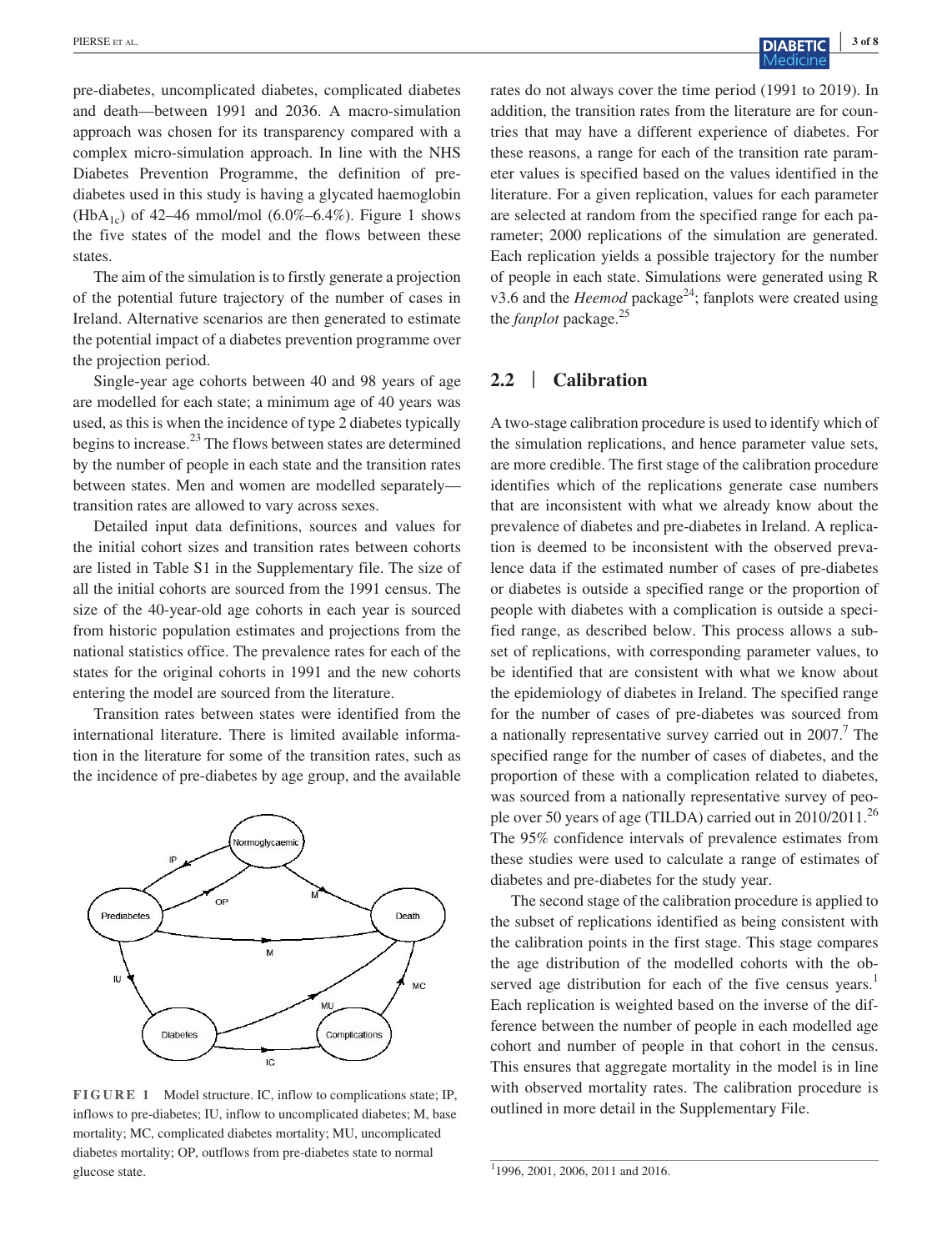## **2.3** | **Projection period**

Projections under four scenarios are generated. The first scenario assumed that no diabetes prevention programme was implemented. Four alternative scenarios show the potential impact of a diabetes prevention programme introduced in 2022. The scenarios assume different levels of effectiveness of the intervention, different durations of effectiveness and different attendance rates. The intervention effect is modelled as a percentage reduction in the transition rate from pre-diabetes to diabetes, applied equally to all age cohorts:

#### $iu_{it}$  Scenarios 2 − 4 =  $iu_{it}$  Scenario 1 ∗ 1 − Intervention effectiveness ∗ **Duration of effect** ∗ **Attendance rate** )

where  $i\mathbf{u}_{it}$  is the transition rate from pre-diabetes to diabetes for each cohort *i* for time *t*. The scenarios are shown in Table 1 and outlined in detail in the Supplementary File. For example, Scenario 2 is based on a reduction in the transition rate from pre-diabetes to diabetes of 26%; an intervention whose effects last for 4 years; and an attendance rate of 4.0% of people with pre-diabetes per year, in line with anticipated NHS Diabetes Prevention Programme attendance. The final column in Table 1 shows the reduction in the aggregate transition rates for each scenario. The aggregate transition rate from pre-diabetes to diabetes is reduced by between 1.0% and 12.5% under the various scenarios.

Data sources for the cost of excess health care utilisation and programme costs are outlined in Table S1 in the Supplementary File. The cost of excess health care utilisation would be altered by changes in screening and treatment regimens employed. Productivity losses associated with premature death/retirement, absenteeism due to sick leave and presenteeism due, for example to retinopathy, are omitted from calculations. The intervention and health care costs are assumed to increase at a rate of 4.2% in line with the current rate of medical inflation.

In all scenarios, underlying trends in the incidence of prediabetes and mortality are selected at random from a range. The maximum trend in these variables is set at the top of the search range used in the calibration procedure outlined above. The minimum trend is set to zero; that is, the ageadjusted incidence of pre-diabetes remains stable, and there

are no further improvements in mortality rates. The transition rate from pre-diabetes to diabetes, the incidence of complications and relative mortality rates are all assumed to remain stable. The assumptions applied for each time period are outlined in detail in Table S1.

## **3** | **RESULTS**

(1)

Figure 2a,b shows the distribution of the estimated number of people with pre-diabetes and diabetes from 1991 to 2036 obtained from the simulation models under Scenario 1 (no diabetes prevention programme). The weighted average number of people with diabetes is shown in blue. These figures show the dramatic rise in the number of people with diabetes in Ireland driven by a combination of a growing and ageing population and increases in the incidence of pre-diabetes. We estimate that the number of people with diabetes (prediabetes) will increase from 216,000 (192,000) in 2020 to 414,000 (303,000) in 2036 in the absence of a prevention programme. This corresponds to a prevalence of diabetes (pre-diabetes) of 9.2% (8.2%) in the population over 40 years of age in 2020 and 13.9% (10.2%) in 2036.

Table 2 compares Scenario 1 (no diabetes prevention programme) with the other scenarios where the programme is implemented. If the prevention programme is implemented, the number of people with diabetes in 2036 would be projected to be reduced by between 2000 (0.5%) and 19,000 (4.6%) depending on the scenario considered. There would also be an increase in the number of people with pre-diabetes due to the associated reduction in the transition rate in people from pre-diabetes to diabetes. The total number of attendees for the period (2022–2036) ranges from 155,000 to 479,000, with the cost of the programme ranging from  $\epsilon$ 67 m to  $\epsilon$ 209 m. The programme is likely to be cost reducing under two of the three scenarios with the intervention cost being offset by lower health care utilisation (GP, A&E, outpatient and inpatient) costs. Under Scenario 3, where the effectiveness of the programme is lower and the effects do not last beyond 2 years, the programme is cost increasing. For the people with pre-diabetes who attend the programme from 2022 to 2036, between 3000 and 32,000 QALYs are projected to be gained, primarily through reductions in the

**TABLE 1** Scenario components and aggregate reduction in the transition rate to diabetes

|                                                 | <b>Reduction in</b><br>incidence $(\%)$ | Duration of<br>effectiveness (years) | <b>Attendance</b><br>rates $(\%)$ | Reduction in the transition rate from<br>pre-diabetes to diabetes $(\%)$ |
|-------------------------------------------------|-----------------------------------------|--------------------------------------|-----------------------------------|--------------------------------------------------------------------------|
| Scenario 1: No diabetes prevention<br>programme |                                         |                                      |                                   |                                                                          |
| Scenario 2: Baseline programme                  | 26                                      | $\overline{4}$                       | 4.0                               | 4.2                                                                      |
| Scenario 3: Low effectiveness                   | 13                                      |                                      | 4.0                               | $1.0^{\circ}$                                                            |
| Scenario 4: High attendance                     | 26                                      | 4                                    | 12.0                              | 12.5                                                                     |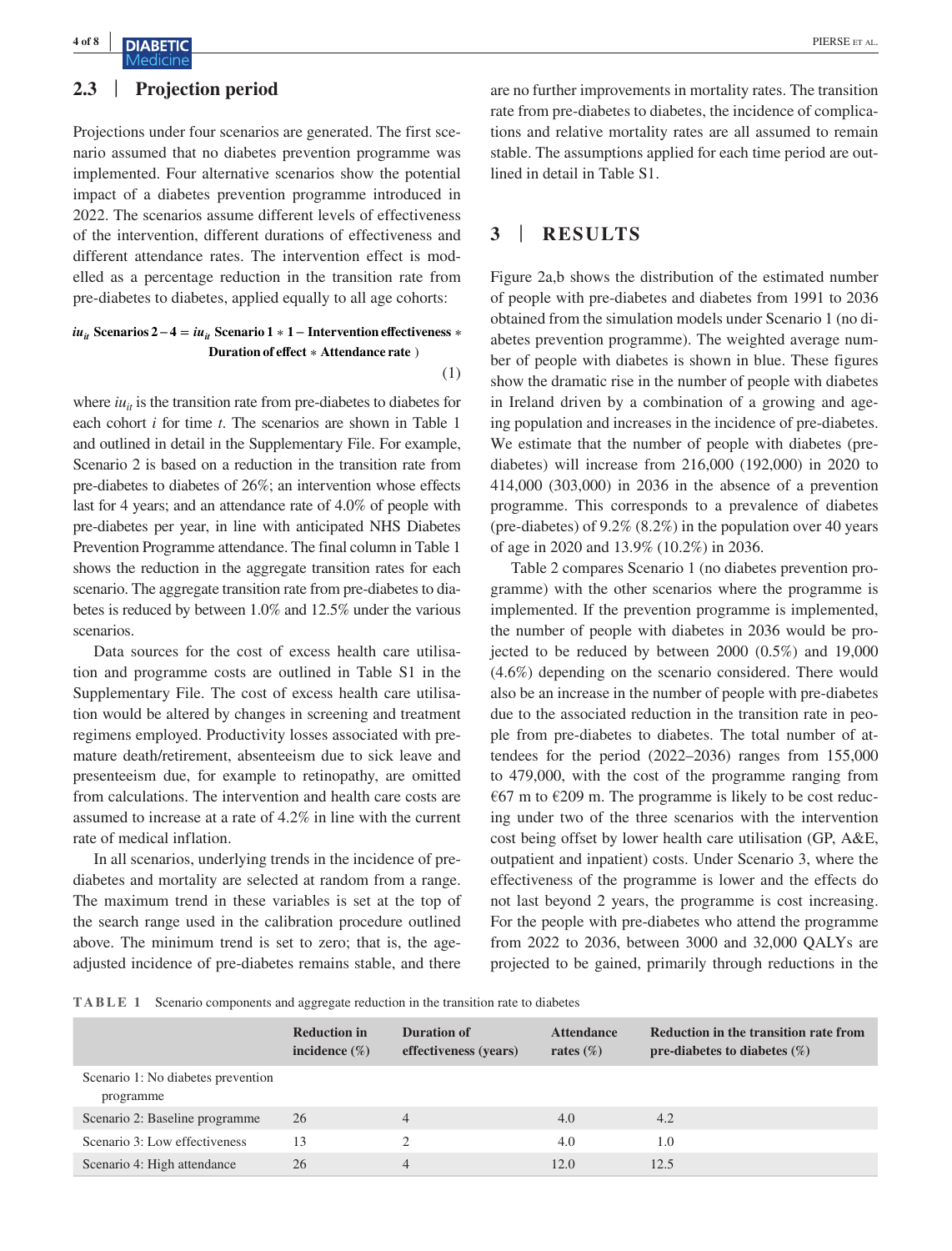

**FIGURE 2** Fanplot of Scenario 1 projection; number of people with pre-diabetes (a) and diabetes (b) 1991: 2036; weighted average of all simulations shown in blue. Percentiles of the distribution shown in yellow/red.

incidence of diabetes complications, with limited impact on the number of deaths.

## **4** | **DISCUSSION**

Ireland does not have a national diabetes register, which would allow for the tracking of the number of cases of diabetes over time. In this study, we simulate the trajectory of the number of cases of diabetes and pre-diabetes in Ireland from 1991 to 2036 and calibrate the simulation using the available Irish prevalence data. Our simulation shows a dramatic rise in the number of cases over the period driven by a combination of an increasing population size, increases in the ageadjusted prevalence rates of diabetes and pre-diabetes, and an ageing population.

An important contribution of the paper is to highlight the potential impact of a diabetes prevention programme. Although there is significant uncertainty, the indications are that diabetes prevention programmes can be highly effective<sup>27</sup> and cost-effective.<sup>28</sup> This study shows the potential aggregate cost savings and QALY gains under various scenarios. Under the more optimistic scenario, there are small cost savings, relative to the overall cost of diabetes care, and material quality of life improvements; under the more pessimistic scenario, cost increases are small with fewer quality of life gains.

Key uncertainties in the potential impact of the programme relate to attendance and effectiveness. Only a small proportion of eligible cases of pre-diabetes typically attend diabetes prevention programmes.<sup>16,17</sup> Addressing the barriers to initial and ongoing attendance to such programmes may significantly boost the utilisation of the service.<sup>13,29</sup> Attendance may be particularly low among older cohorts, men and people with lower levels of education.<sup>16,17</sup> Low rates of referral or uptake in the latter group may exacerbate existing levels of health inequalities. Diabetes prevention programmes have been delivered through different organisation types (public, private and voluntary), by different individuals (peer volunteers and health professionals) and at different locations.30 There is limited evidence relating to the benefits of different organisational types and locations.<sup>31</sup> Peer-based interventions may not provide additional benefit to the general population<sup>32</sup>; however, they may be useful when targeting minority groups.

Although low attendance would reduce the overall impact of the programme, this will not necessarily change the effectiveness or cost-effectiveness of the programme for the people that receive it. However, lower levels of effectiveness or a shorter duration of effectiveness will reduce the costeffectiveness of the programme. A key challenge in the rollout of the programme will be in achieving high attendance rates while maintaining programme effectiveness. Within the pre-diabetes cohort, different subgroups have different risks and different expectations regarding programme effectiveness. Monitoring of programme effectiveness, including the reporting of attendance rates within risk subgroups, would be useful to ensure that high overall attendance rates are not being achieved at the cost of low attendance in high-risk groups. In addition, if there are capacity constraints in the initial stages of the programme, it may be worth targeting the programme at the groups for whom the intervention is most effective for example, high body mass index (BMI) groups,  $13,28$  with a focus on achieving high attendance rates in these cohorts.

Although the trajectory of the number of cases of diabetes will be specific to each country, the approach taken in this study could readily be applied to other regions. The finding that the impact of a diabetes prevention programme will be strongly influenced by attendance rates is generalisable. The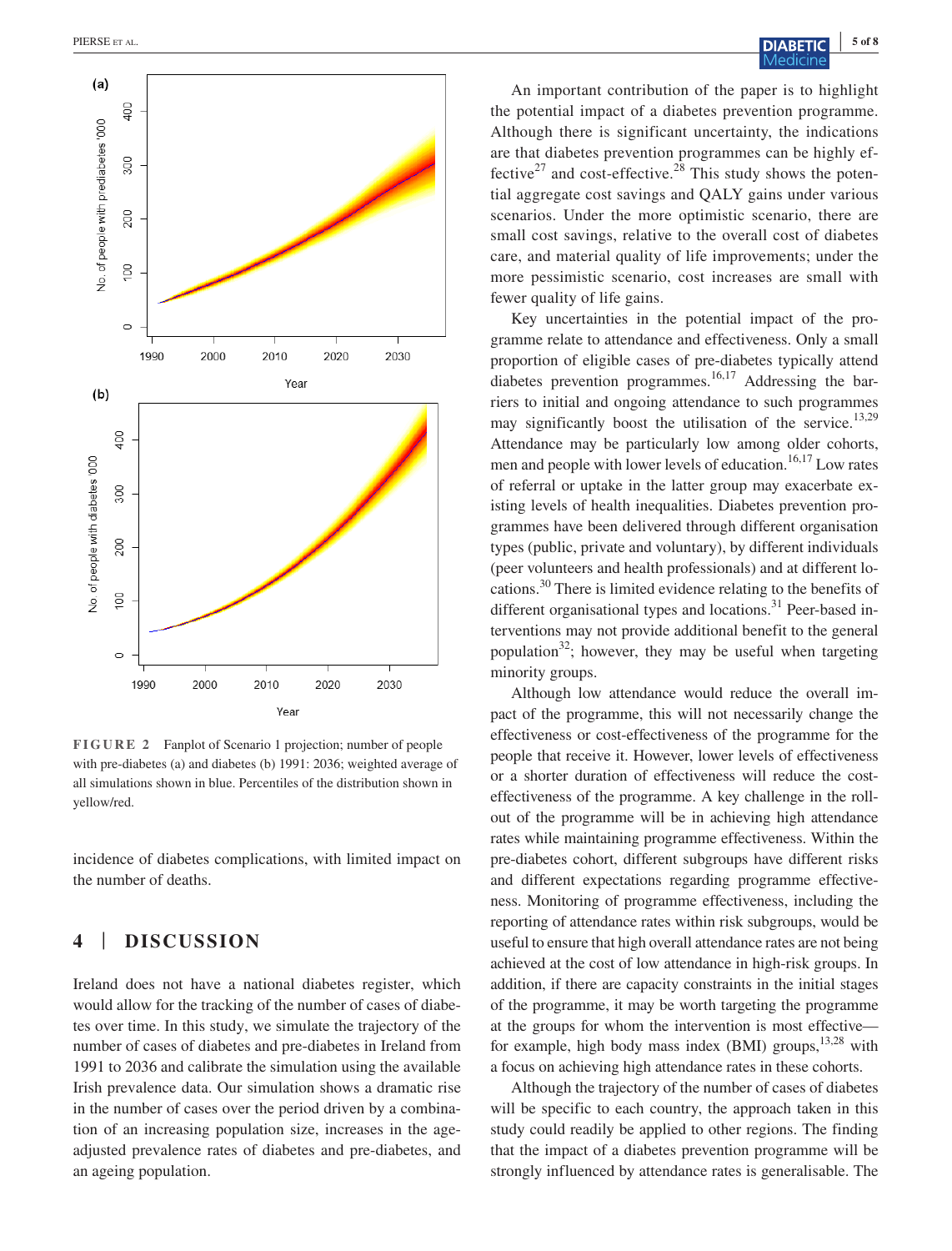# **6 of 8 <sup>|</sup>** PIERSE et al.

|                                                                                                | <b>Scenario 1:</b> |                    |                    |                    |  |  |  |
|------------------------------------------------------------------------------------------------|--------------------|--------------------|--------------------|--------------------|--|--|--|
|                                                                                                | <b>Reference</b>   | <b>Scenario 2</b>  | <b>Scenario 3</b>  | <b>Scenario 4</b>  |  |  |  |
|                                                                                                |                    | <b>Difference</b>  | <b>Difference</b>  | <b>Difference</b>  |  |  |  |
| Prevalence                                                                                     |                    |                    |                    |                    |  |  |  |
| All 40- to 98-year-olds                                                                        | 2,983,807          |                    |                    |                    |  |  |  |
| Pre-diabetes (2036)                                                                            | 302,967            | $+4396$            | $+1088$            | $+14,872$          |  |  |  |
| Uncomplicated diabetes<br>(2036)                                                               | 245,639            | $-5820$            | $-1442$            | $-14,072$          |  |  |  |
| Complicated diabetes<br>(2036)                                                                 | 168,725            | $-2049$            | $-509$             | $-4907$            |  |  |  |
| Total diabetes (2036)                                                                          | 414,365            | $-7869$            | $-1951$            | $-18,979$          |  |  |  |
| Excess health care utilisation (2036)                                                          |                    |                    |                    |                    |  |  |  |
| GP visits per year                                                                             | 957,544            | $-14,963$          | $-3711$            | $-36,045$          |  |  |  |
| A&E visits per year                                                                            | 51,478             | $-685$             | $-170$             | $-1647$            |  |  |  |
| Outpatient visits per year                                                                     | 510,950            | $-6800$            | $-1688$            | $-16,344$          |  |  |  |
| Inpatient episodes per<br>year                                                                 | 82,363             | $-1122$            | $-278$             | $-2698$            |  |  |  |
| Attendance and outcomes (2022–2036)                                                            |                    |                    |                    |                    |  |  |  |
| Total number<br>of attendees<br>$(2022 - 2036)$                                                |                    | 155,330            | 154,074            | 478,512            |  |  |  |
| Average annual<br>attendances                                                                  |                    | 10,355             | 10,271             | 31,900             |  |  |  |
| Total intervention cost<br>$(2022 - 2036)$                                                     |                    | $€67.7 \text{ m}$  | €67.1 m            | €208.8 $m$         |  |  |  |
| Average annual<br>intervention cost<br>(nominal values)                                        |                    | €4.5 m             | $€4.5$ m           | €13.9 m            |  |  |  |
| Total cost of excess<br>health care and<br>intervention (2022–<br>$2036$ ) (nominal<br>values) | €7881 m            | $-\epsilon$ 13.5 m | $+646.8 \text{ m}$ | $-\epsilon$ 39.4 m |  |  |  |
| QALYs gained<br>$(2022 - 2036)$                                                                |                    | 10,471             | 2937               | 31,915             |  |  |  |
| Deaths of people with<br>diabetes (2022-2036)                                                  | 87,456             | $-408$             | $-100$             | $-1247$            |  |  |  |

**TABLE 2** Impact of a diabetes prevention programme

*Note:* Change in the number of prevalent cases of pre-diabetes and diabetes (uncomplicated and complicated), change in aggregate QALYs and deaths in 2036.

Abbreviations: GP, general practitioner; QALYs, quality adjusted life years.

finding that a diabetes prevention programme will not stop the rise in the number of cases is also likely to be generalisable. As long as the stock of people in the pre-diabetes state continues to rise, due to population increases, population ageing or increases in age-adjusted prevalence of obesity, modest reductions in the overall transition rate from pre-diabetes to diabetes will not be sufficient to stop the growth in the number of people with diabetes. In addition, to maintain or improve upon the mortality rates of people with diabetes, the supply of health services will need to be increased to meet the projected rapid growth in demand.

In addition to targeted programmes, there is a strong rationale for population-wide policies given that a large majority of people become overweight and obese; in Ireland, 83% of men and 68% of women in the 55- to 65-year-old age group are overweight or obese.<sup>33</sup> There are a wide range of population-wide policies relating to diet and activity that can be employed. $34$  These include policies relating to food advertising, taxes on unhealthy food and subsidies for healthy food. Policies to increase activity levels include urban transport policy, workplace activity policies and education policy in schools. As with targeted interventions, population-wide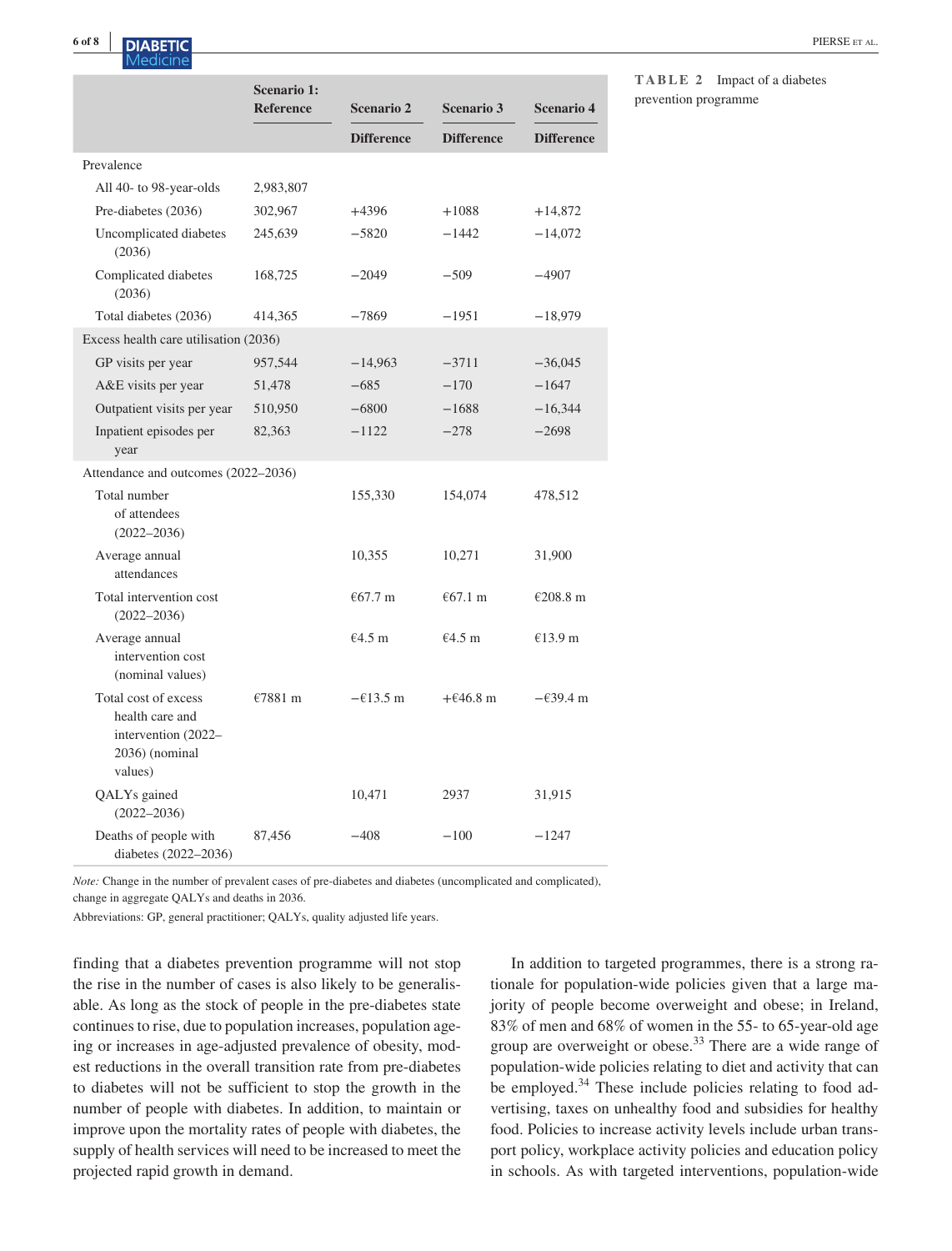interventions requiring low levels of individual engagement, such as the regulation of food marketing, may have the broadest impact across socio-economic groups. However, there are very few studies that demonstrate the effectiveness of these programmes at a population level.<sup>19</sup>

Irrespective of the full roll-out of a diabetes prevention programme, the number of people with diabetes is likely to be increasing rapidly in Ireland. Type 2 diabetes and obesity are inextricably linked.<sup>34</sup> Previous research on obesity demonstrates the complex multifaceted system of determinants of this condition.<sup>35</sup> Reducing the prevalence of obesity and diabetes is likely to require a wide range of policies, which each impact in a small way; a diabetes prevention programme needs to be one component of a larger programme. A combined strategy of targeted and population-wide policies is likely to provide the largest reduction in the prevalence of diabetes<sup>19</sup> by affecting different cohorts and by reducing the agency required by people attending targeted interventions.

#### **ACKNOWLEDGEMENTS**

We would like to thank Margaret Humphreys, Lead for Diabetes Structured Patient Education in the Irish Health Service Executive, for reviewing and commenting on drafts of this paper. This project was funded by a grant (HRB RL/2013/16) from the Irish Health Research Board. The funder had no role in the design, collection, analysis, interpretation of data or drafting or approval of the manuscript.

#### **CONFLICT OF INTEREST**

None.

#### **ORCID**

*Tom Pierse* <https://orcid.org/0000-0002-2154-271X> *Stephen O'Neill* <https://orcid.org/0000-0002-0022-0500> *Sean F. Dinneen* <https://orcid.org/0000-0002-6636-0493> *Ciaran O'Neill* <https://orcid.org/0000-0001-7668-3934>

#### **REFERENCES**

- 1. Hex N, Bartlett C, Wright D, Taylor M, Varley D. Estimating the current and future costs of Type 1 and Type 2 diabetes in the UK, including direct health costs and indirect societal and productivity costs. *Diabet Med*. 2012;29(7):855-862.
- 2. Kirkman MS, Briscoe VJ, Clark N, et al. Diabetes in older adults. *Diabetes Care*. 2012;35(12):2650-2664.
- 3. Roberto CA, Swinburn B, Hawkes C, et al. Patchy progress on obesity prevention: emerging examples, entrenched barriers, and new thinking. *The Lancet*. 2015;385(9985):2400-2409.
- 4. Dept. of Health. *Obesity-the Policy Challenges: The Report of the National Taskforce on Obesity 2005*. Dublin: Department of Health and Children; 2005.
- 5. Dept. of Health. *Healthy Ireland Summary Report 2019*. Dublin: Dept. of Health, 2019.
- 6. Tracey ML, Gilmartin M, O'Neill K, et al. Epidemiology of diabetes and complications among adults in the Republic of Ireland 1998–2015: a systematic review and meta-analysis. *BMC Public Health*. 2015;16(1):132.
- 7. Buckley C, Madden J, Balanda K, et al. Pre-diabetes in adults 45 years and over in Ireland: the Survey of Lifestyle, Attitudes and Nutrition in Ireland 2007. *Diabet Med*. 2013;30(10):1198-1203.
- 8. Pierse T, Barry L, Glynn L, Murphy AW, Cruise S, O'Neill C. A comparison, for older people with diabetes, of health and health care utilisation in two different health systems on the island of Ireland. *BMC Public Health*. 2020;20(1). [https://doi.org/10.1186/](https://doi.org/10.1186/s12889-020-09529-0) [s12889-020-09529-0](https://doi.org/10.1186/s12889-020-09529-0)
- 9. Pandey R, Morgan MM, Murphy C, et al. Irish National Diabetic RetinaScreen Programme: report on five rounds of retinopathy screening and screen-positive referrals. (INDEAR study report. *Br J Ophthalmol*. 2020;no. 1).
- 10. HSE IMO. Terms of Agreement between the Department of Health, the HSE and the IMO regarding GP Contractual Reform and Service Development. HSE. 2020.
- 11. O'Connor R, O'Driscoll R, O'Doherty J, et al. The effect of 'paying for performance' on the management of type 2 diabetes mellitus: a cross-sectional observational study. *BJGP Open*. 2020.
- 12. Penn L, Rodrigues A, Haste A, et al. NHS Diabetes Prevention Programme in England: formative evaluation of the programme in early phase implementation. *BMJ open*. 2018;8(2):e019467.
- 13. Valabhji J, Barron E, Bradley D, et al. Early outcomes from the English National Health Service Diabetes Prevention Programme. *Diabetes Care*. 2020;43(1):152-160.
- 14. Kahn R, Davidson MB. The reality of type 2 diabetes prevention. *Diabetes Care*. 2014;37(4):943-949.
- 15. Barry E, Roberts S, Finer S, Vijayaraghavan S, Greenhalgh T. Time to question the NHS diabetes prevention programme. *BMJ*. 2015;h4717. <https://doi.org/10.1136/bmj.h4717>
- 16. Barron E, Clark R, Hewings R, Smith J, Valabhji J. Progress of the Healthier You: NHS Diabetes Prevention Programme: referrals, uptake and participant characteristics. *Diabet Med*. 2018;35(4):513-518.
- 17. Ali MK, McKeever Bullard K, Imperatore G, et al. Reach and use of diabetes prevention services in the United States. *JAMA Network Open*. 2019;2(5):2016-2017.
- 18. Hyseni L, Atkinson M, Bromley H, et al. The effects of policy actions to improve population dietary patterns and prevent dietrelated non-communicable diseases: scoping review. *Eur J Clin Nutr*. 2017;71(6):694-711.
- 19. Gregg EW, Boyle JP, Thompson TJ, Barker LE, Albright AL, Williamson DF. Modeling the impact of prevention policies on future diabetes prevalence in the United States: 2010–2030. *Population health metrics*. 2013;11(1):2010-2030.
- 20. Jones AP, Homer JB, Murphy DL, Essien JD, Milstein B, Seville DA. Understanding diabetes population dynamics through simulation modeling and experimentation. *Am J Public Health*. 2006;96(3):488-494.
- 21. Simmons R, Harding A-H, Jakes R, Welch A, Wareham N, Griffin S. How much might achievement of diabetes prevention behaviour goals reduce the incidence of diabetes if implemented at the population level? *Diabetologia*. 2006;49(5):905-911.
- 22. Lin J, Thompson TJ, Cheng YJ, et al. Projection of the future diabetes burden in the United States through 2060. *Population health metrics*. 2018;16(1):9.